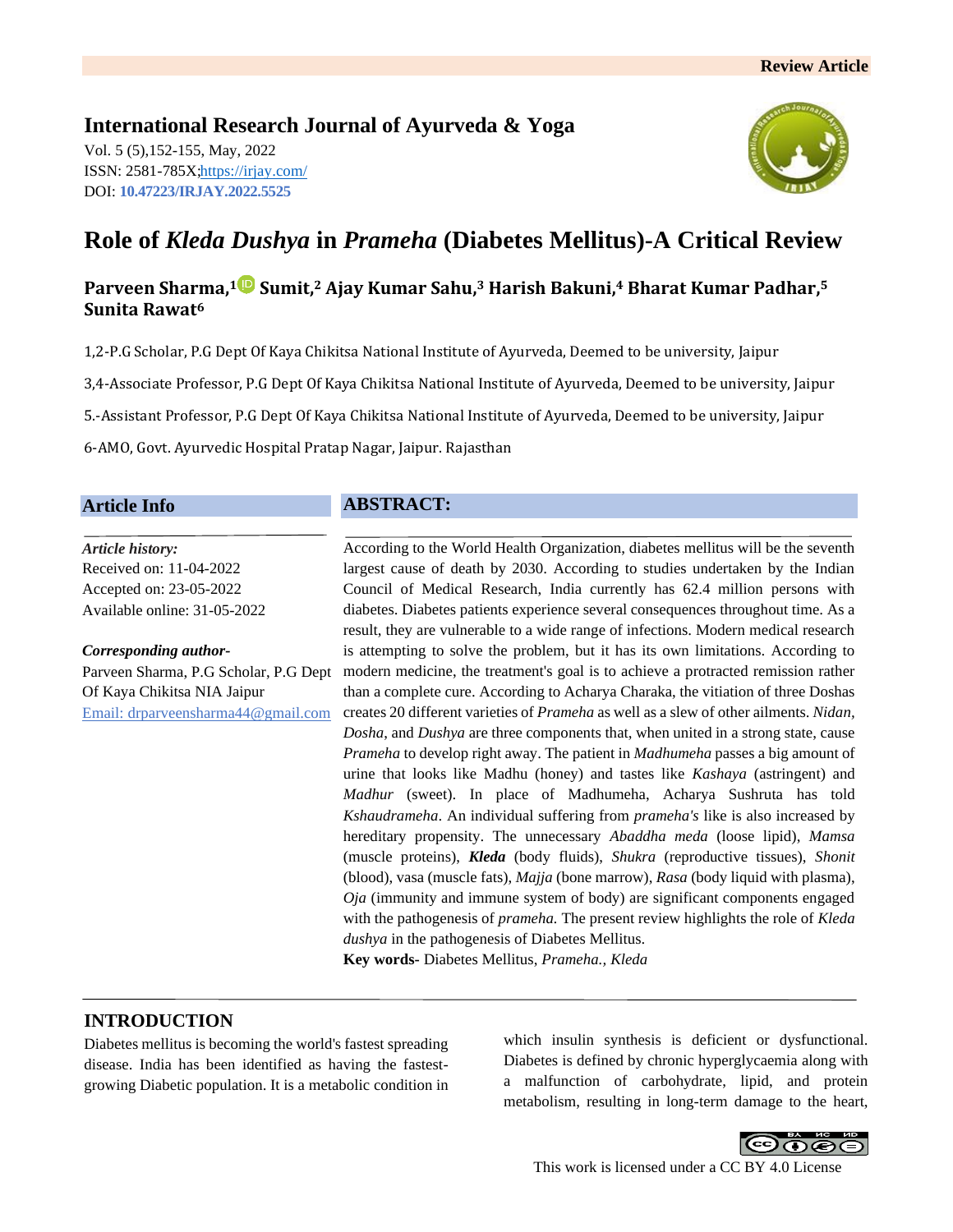brain, veins, eyes, kidneys, and nerves.<sup>1</sup> Diabetes is becoming more and more common every day. Type-2 diabetes is the most common, accounting for over 90% of all diabetic cases. Diabetes affects 422 million people globally, the majority of whom live in low- and middleincome countries, and diabetes is responsible for 1.6 million fatalities each year. Both the number of cases and the frequency of diabetes have been progressively growing during the last several decades. According to WHO projections, 32 million individuals in India had diabetes in 2000, and by 2030, India will have over 80 million diabetic patients, accounting for 20 percent of the global diabetic population. Diabetes mellitus is one of the diseases that can be caused by a sedentary lifestyle, irregular eating habits, and stressful situations.<sup>2</sup> *Madhumeha's* clinical characteristics, etiopathogenesis, and prognosis are similar to diabetes mellitus in Ayurveda. Diabetes mellitus can cause long-term consequences such as diabetic retinopathy, nephropathy, and neuropathy. As a result, Type 2 diabetes prevention has been a serious concern in recent years. Insulin is produced by the beta cells of the islets of Langerhans in the pancreas gland. Insulin plays a critical role in our bodies' carbohydrate consumption.<sup>3</sup> *Madhumeha* is made up of two words: *madhu* (sweetness) and *meh* (excessive urine*). Madhumeha, Ojo Meha*, and *Kshaudrameha* are some of the Ayurvedic synonyms. One of the twenty types of *Prameha* is *Madhumeha*. If these *Prameha* are not adequately treated, they may develop into *Madhumeha*, which is incurable. Instead of Madhumeha, Acharya Sushruta used the phrase *Kshaudrameha.*<sup>4</sup> Lack of exercise and consumption of food that aggravates *Kapha, Meda* and *Mootra* are major causative factors of the disease. These are the inactive habits and increased eating of sweets and fats in daily diet.<sup>5</sup> *Kaphaja prameha* can be triggered by etiological factors (especially *kapha*predominant), *doshas,* and *dushyas.* Because of sluggish muscles and oily tissues, the troubled *kapha* spreads quickly throughout the body. The *kapha* mixes quickly with the *medas* (fat) - primarily because fats are frequently excessive in quantity, thick, and delicate in extreme body situations, but also because *kapha* and *medas* have indistinguishable features. Because *kapha* is vitiated, it also vitiates the *medas*. The vitiated *kapha - meda* then combines with *mamsa* (muscle tissues) and *kleda* (body liquid), despite the fact that these two should have just exceeded their respective amounts. The appearance of putrefied carbuncles (*pidika*) like *sharavika* and *kacchapika* in the muscle is aided by the vitiation of the muscle tissues. The body's fluid dhatus is also vitiated and

transformed into mutra*. Vrikka* (kidney) and *basti* (urinary bladder) are the two ends of the channels that transport urine; *meda* and *kleda* control the openings of these channels. The vitiated *kapha* prevents these channels from opening. This is a symptom of *prameha,* which can be continuing or hopeless due to a preference for all *kapha*  features and concomitant vitiation of homogenous and heterogeneous dhatus. Different correlations of all *dushyas* in the development of *prameha bahuabaddha meda* (loose lipids), mamsa (muscle proteins), *kleda* (body fluids), *shukra* (reproductive tissues), *shonit* (blood), *vasa* (muscle fats), *majja* (bone marrow), *rasa* (body liquid with plasma), *rakta* (blood cells) *oja* (immunity and immune system of  $body$ <sup>6</sup>.

#### **AIMS & OBJECTIVE**

To establish the fact about role of *Kleda* in pathogenesis of *Diabets Mellitus (Premeha).*

### **MATERIAL & METHOD**

Material related to *Kleda* and *Diabets Mellitus (Premeha)*  is collected from ayurvedic texts books, modern text books, index medical journals and website.

#### *Kleda***-Ayurveda Prospective**

*Kleda* is a word that found in Ayurvedic books in relation to Dosha, Dhatu, Agni, Mala, and Guna of Dravya, among other things. It's important to recall the connection between *Kleda* and a person's *Prakruta Avastha* and a disease's *Vikruta Avastha*. *Prakruta Avastha* denotes *Swastha Avastha* (healthy circumstance), in which a person's *Dosha, Dhatu, Mala, Agni*, and soul, sense organs, and mind are in a joyful and balanced state. *Vikruti* is the study of changes that occur at the level of underlying illness variables.<sup>7</sup> *Vikruti Vijnana* is concerned with the underlying factors that are necessary for understanding and diagnosing sickness*. Kleda* is characterised in the classics as a manifestation of *Jala Mahabhoota* in the body, with Jala as the dominating element and its *Drava, Snigdha,* and *Mridu* qualities producing softening and loosening of solid materials. So, *Kleda* is nothing more than *Udaka* with a few tweaks. When normal liquid portions (*Ardrata)* grow in *Dhatus* as a result of metabolism or in some pathological circumstances, it is mostly removed by *Mootra. Sweda* also aids in elimination, however *Mootra* is the major performer because its purpose is *Kledavahan*. <sup>8</sup> *Kleda* is closer to *Kapha* than the other *Tridoshas*. However, Pitta must also be involved in the formation of *Kleda. Swedana,*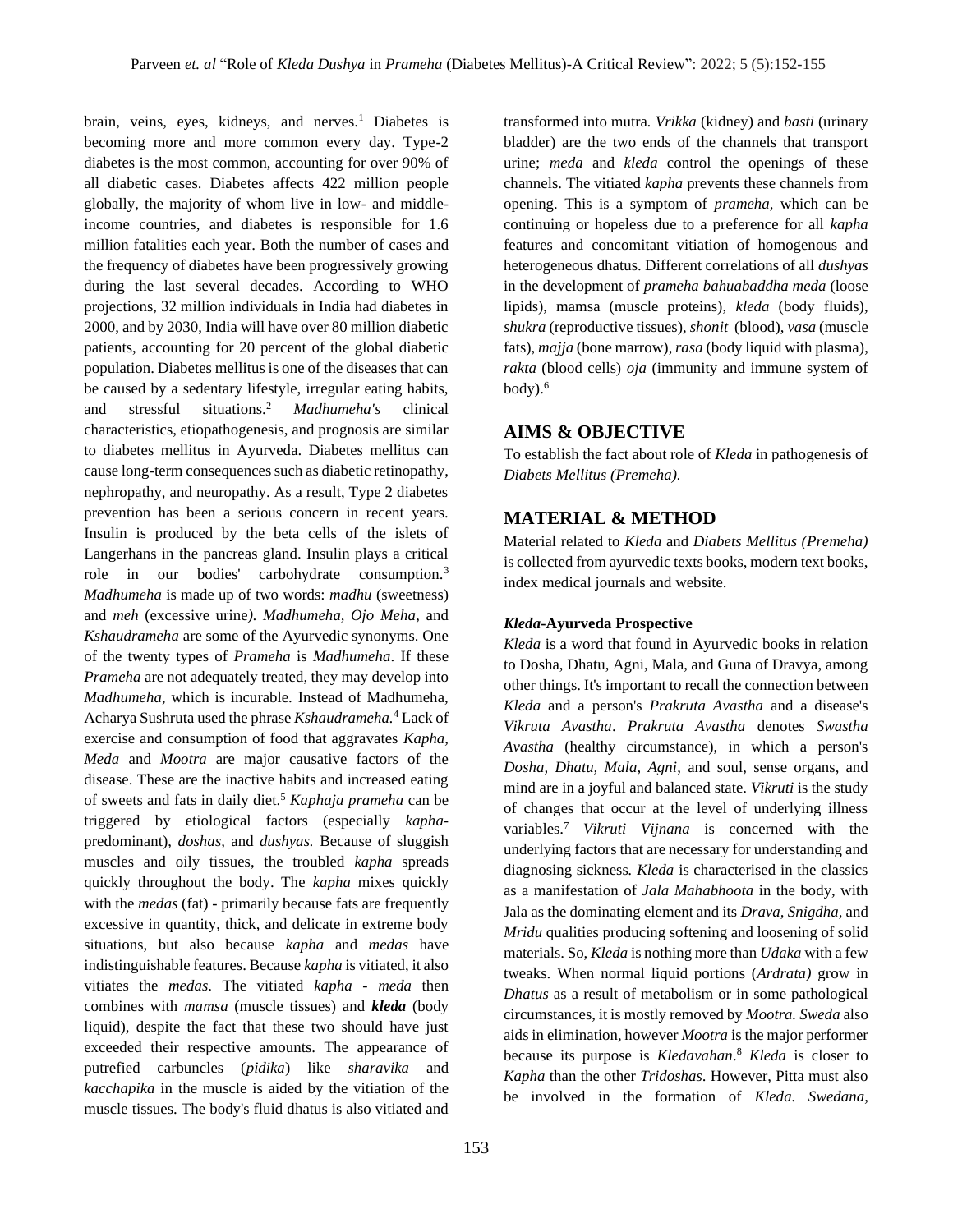*Kledasruti*, and other functions of Pitta are supposed to exist and Pitta by *Asrayaashryi Bhava* relates to *Rakta*.<sup>9,10</sup> So, excess Drava Bhava of the body is conveyed through *Rakta* in the form of *Kleda.* This demonstrates that *Kleda* formation is possible in all Dhatus. This *Vikruta Kleda* will produce *Prameha* when it hits the *Meda* and reaches the *Basti.* In addition to *Prabhoota Aavila Mootrata* outcomes (discoloration and excess production of urine).<sup>11</sup> Diabetes mellitus, Arthrosclerosis, Autoimmune disease, Hypertension, and D.M. complications such as Carbuncles are examples of non-inflammatory disorders. ESR will never rise here. As a result, it's linked to an increase in C-RP levels. <sup>12</sup> *Mootravaha Srotas* with *Prameha* problems have abnormal cystatin-C (a biomarker of renal function) and micro albumin  $(>30 \ 300$ mg/dL) levels.<sup>13</sup> The natural activities of the kidneys are disturbed by *Vikruta Kleda*, which impedes the *Prakruta Karma* of *Mootra vikriti* in *Kledavahana.* As a result, there are pathological differences in the quality and amount of urine.

#### *Kleda dushya* **in the** *Samprapti* **(Pathogenesis) of**  *Premeha* **(Diabetes mellitus)**

*Kleda* is a bodily component that is essentially linked to pathogenesis. *Kleda's* physiology is substantially linked to *mutra* and *sweda,* as well as *meda.* As a result, when *kleda*  is added, it has a direct impact on the above components. *Mutra* and *sweda* maintain *kleda's* homeostasis in normal physiology. *Sweda*, in particular, keeps it in the body, and *mutra* is evacuated from it according to the body's condition and need. When *kleda* becomes vitiated, it affects the physiology of *mutra and sweda* and disrupts the accumulation of genuine components, resulting in *shaithilya. Prabhootha mootrata* (polyuria), *sweda vrddhi* (expanding perspiring), *shaithilya* (shortcoming), *Daurgandhya* (awful smell), and *Avilamutrata* are the manifestations of *kleda* vitiation (turbid urine). Glycosuria causes osmolar centralization of the urine and osmotic diuresis, resulting in water and salt loss, as well as potassium prompts, in diabetic patients. The increased level of catecholamines in DM promotes excessive sweating, which leads to electrolyte loss through the skin, such as salt and chlorides. Water and electrolyte imbalances can be linked to the entire miracle depicted under kleda.<sup>14</sup>

#### **DISCUSSION**

*Ten dushyas* are involved in the pathophysiology of *Prameha: bahuabaddha meda, mamsa, kleda, shukra,* 

*shonit, vasa, majja, rasa, rakta*, and *oja.* These ten *dushyas,* are correlated to loose lipid, muscle proteins, body fluids, reproductive tissues, blood cells, muscle fats, bone marrow, body liquid with plasma, immunity, and immune system.<sup>15</sup> *Kleda,* also known as *kledaka kapha,* is an important bhava in the human body. This is one of the 6 *Ahar Parinamkar Bhavas* identified by Charak acharya. According to *'Prakledane Sandra' kleda* consists of *Sandra gunsa.* Any change in quality transforms it into *dushya* or *mala,* like in *Prameha, Kushtha*, and so on.<sup>16</sup> According to *Vaidyaraj Datarshashtri*, the *drava guna* of *kapha*, which is nothing but *kleda,* is the root of *Prameha.* 16 In other words, *'Bahudravasleshma'* is a condition that generates *agnimandyae* and disrupts *tej mahabhuta* in *Dhatwagni. Dhatushaithilya* in *prameha* is caused by this. *Kleda* is an important concept in the appropriate diagnosis of *Premeha*.

Increased *kleda* levels in the body result in increased urine volume and frequency. Because *Kleda* is *drava* in nature, it affects all of the body's *drava* or *kapha pradhan dhatus.<sup>17</sup>*

#### **CONCLUSION**

*Kleda* is an important principle of Ayurved. According to the criteria mentioned, *Kleda* plays a significant function in the body's normal physiological processes. This *Kleda* is linked to *Dosha, Dhatu, Mala, Agni*, and other aspects. This *Prakruta Kleda* helps in the normal functioning of *Dosha, Dhatu, Mala, Agni*, and other body systems, as well as maintaining normal physiological processes. When it switches to *Vikruta Avastha*, it causes *Premeha* (diabetes mellitus) by interfering with the proper functioning of Dosha, Dhatu, Mala, and so on. So, we can come to the final conclusion that *Kleda* is used in Ayurveda as a normal constituent needed for the functions of body, helping in digestion, existing in all Dhatus, softening them in normal amount. When the *Vikruta* of *Kleda* crosses a certain threshold, the functions of *Dosha, Dhatu, Agni, Annapachan*, and *Mala kriya* are hampered. It causes *Prameha, Prameha-pidika*, to manifest. As a result, we can say that *Kleda* plays crucial role in *Premeha.*

**Acknowledgements:- Nil Conflict of Interest – None Source of Finance & Support - Nil**

## **ORCID**

Parveen Sharma<sup>D</sup>, <https://orcid.org/> 0000-0001-7150-6592